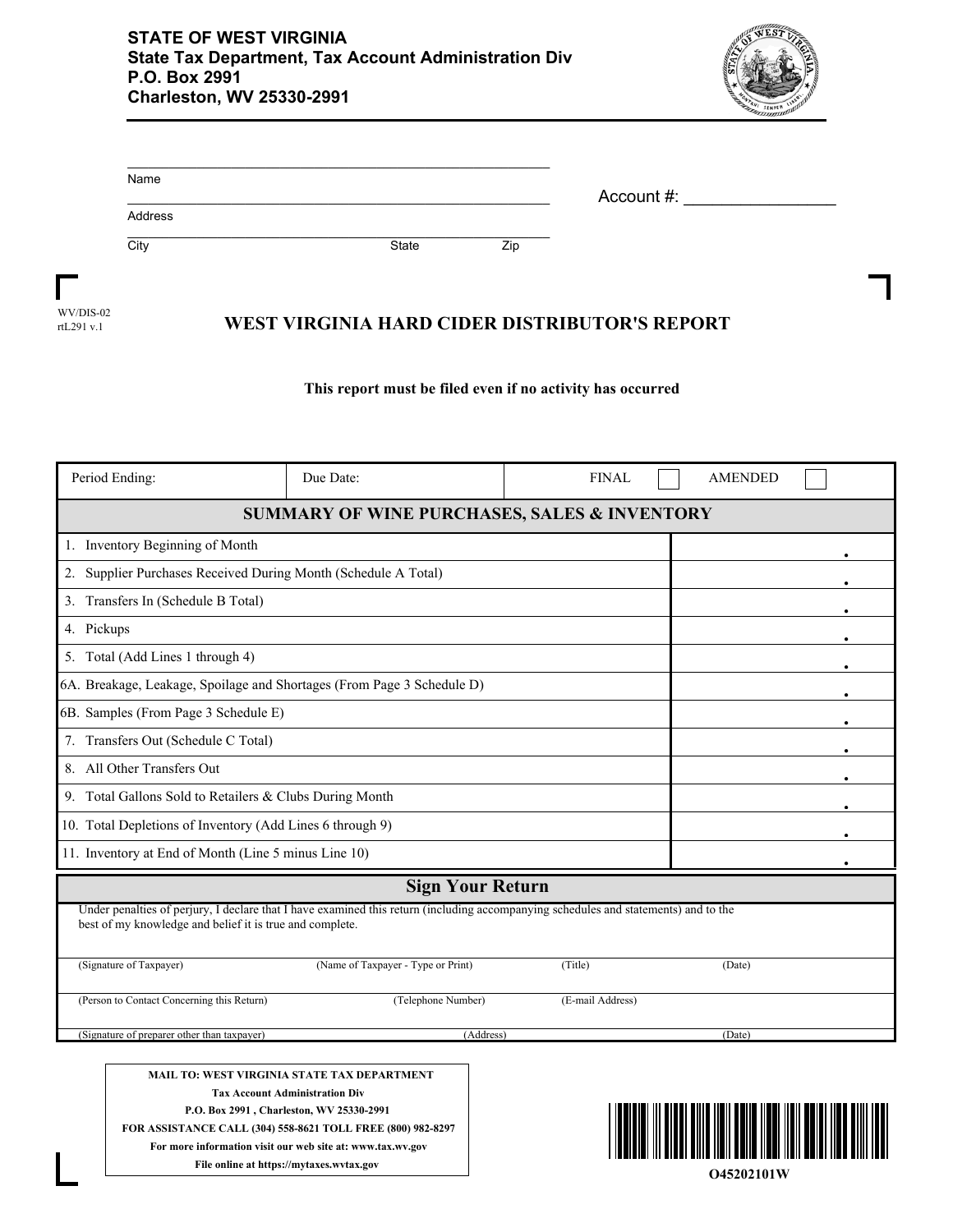| <b>SCHEDULE A - SUPPLIER PURCHASES</b> (List Only Purchases From Suppliers) |                 |                     |                       |                      |
|-----------------------------------------------------------------------------|-----------------|---------------------|-----------------------|----------------------|
| <b>SUPPLIER</b>                                                             | <b>LOCATION</b> | <b>INVOICE DATE</b> | <b>INVOICE NUMBER</b> | <b>TOTAL GALLONS</b> |
|                                                                             |                 |                     |                       |                      |
|                                                                             |                 |                     |                       |                      |
|                                                                             |                 |                     |                       |                      |
|                                                                             |                 |                     |                       |                      |
|                                                                             |                 |                     |                       |                      |
|                                                                             |                 |                     |                       |                      |
|                                                                             |                 |                     |                       |                      |
|                                                                             |                 |                     |                       |                      |
|                                                                             |                 |                     |                       |                      |
|                                                                             |                 |                     |                       |                      |
| Total Schedule A (Enter here and on page 1, line 2)                         |                 |                     |                       |                      |

Taxpayers reporting more than ten (10) invoices should file electronically at, www.MyTaxes.wvtax.gov.

| <b>SCHEDULE B - TRANSFERS IN (List Only Purchase Transfers From Other WV Distributors)</b> |                 |                     |                       |                      |  |
|--------------------------------------------------------------------------------------------|-----------------|---------------------|-----------------------|----------------------|--|
| <b>SUPPLIER</b>                                                                            | <b>LOCATION</b> | <b>INVOICE DATE</b> | <b>INVOICE NUMBER</b> | <b>TOTAL GALLONS</b> |  |
|                                                                                            |                 |                     |                       |                      |  |
|                                                                                            |                 |                     |                       |                      |  |
|                                                                                            |                 |                     |                       |                      |  |
|                                                                                            |                 |                     |                       |                      |  |
|                                                                                            |                 |                     |                       |                      |  |
|                                                                                            |                 |                     |                       |                      |  |
|                                                                                            |                 |                     |                       |                      |  |
|                                                                                            |                 |                     |                       |                      |  |
|                                                                                            |                 |                     |                       |                      |  |
|                                                                                            |                 |                     |                       |                      |  |
| Total Schedule B (Enter here and on page 1, line 3)                                        |                 |                     |                       |                      |  |

Taxpayers reporting more than ten (10) invoices should file electronically at, www.MyTaxes.wvtax.gov.

Page 2 of 3



O45202102W